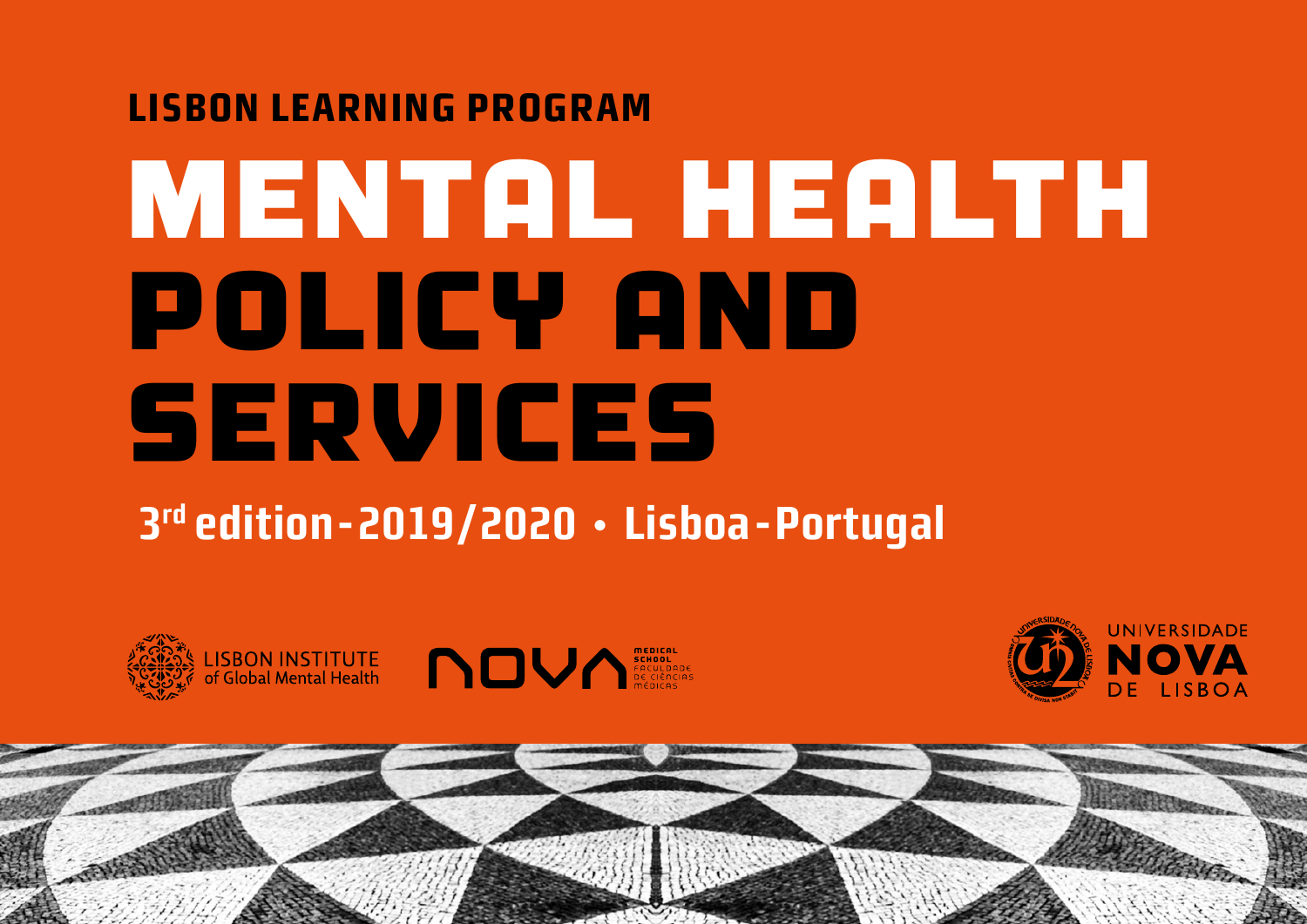# **LISBON LEARNING PROGRAM 3RD EDITION**

#### **ORGANIZED BY**



#### **In collaboration with:**







#### **WITH THE TECHNICAL SUPPORT OF**

**The Department of Mental Health and Substance Abuse, World Health Organization**

# **MENTAL HEALTH POLICY AND SERVICES**

The Lisbon Institute of Global Mental Health will initiate during the<br>
2019 the 3<sup>rd</sup> Lisbon Learning Program on Mental Health Policy and<br>
Services. The Program includes a series of Advanced Courses (2 or<br>
for mental healt **he Lisbon Institute of Global Mental Health will initiate during the year 2019 the 3rd Lisbon Learning Program on Mental Health Policy and Services. The Program includes a series of Advanced Courses (2 or 3 days) for mental health leaders and professionals willing to develop public on low and middle-income countries.** 

**The focus of these Advanced Courses will be on the following areas::**

- Understanding evidence
- Understanding evidence in psychopharmacology
- Optimal mix of mental health services
- Prevention in the general population and strategies in primary care
- The pivotal role of community mental health services
- Programs for long-term severe mentally disabled persons
- Deinstitutionalization: experiences and controversies
- Rehabilitation and recovery
- Rights of people with mental disabilities
- Globalization, development and health diplomacy
- Mental health in complex emergencies

**The goal of the Lisbon Learning Program is to provide an updated and solid understanding of the main topics of these areas and to provide training in:**

- Formulation, implementation and evaluation of mental health policies, plans and programs
- Organization and evaluation of mental health care and related services
- Mental health in complex emergencies
- Mental health law and human rights

**The Program is based on the experience developed in the 6 past editions of the Lisbon International Master on Mental Health Policy and Services, one of the most successful global courses in this area, attended by students from 51 countries.**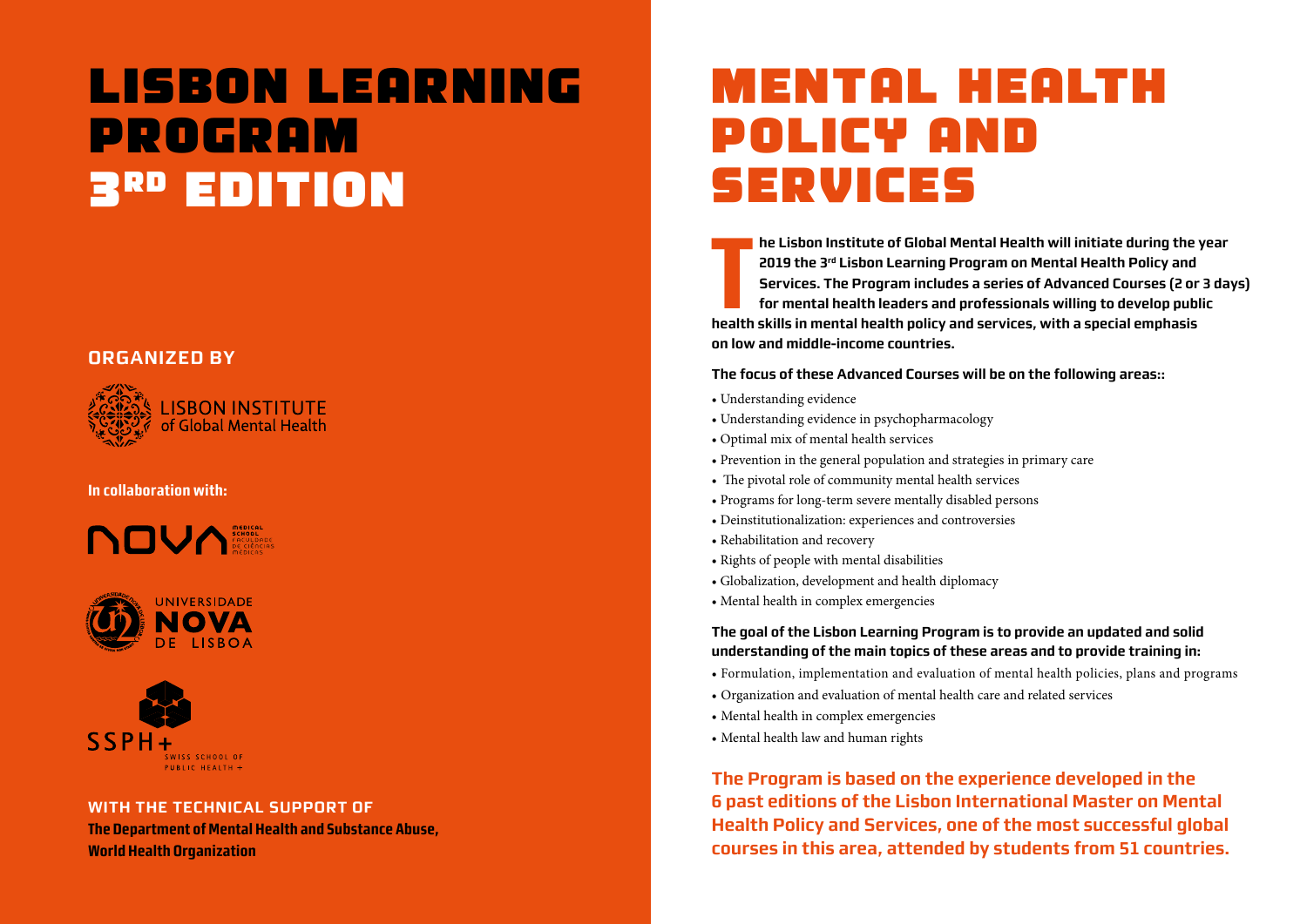

*health program development.* 

## **STRUCTURE OF THE PROGRAM**

**The Lisbon International Learning Program on Mental Health Policy and Services consists of 4 Advanced Courses, each including two modules (3+2 days of in-class course followed by 8 weeks of e-learning activities).**

Students can choose to attend one or more Advanced Courses. The attendance of one Advanced Course will award a Certificate of Attendance. A Diploma from the NOVA University of Lisbon will be awarded to the students who will successfully attend the four Advanced Courses. The assessment of these students will be made through an essay or a work project, written under the supervision of one of the members of the faculty.

| <b>CURRICULUM</b>                     |                                            |                                                                                                                                                  |
|---------------------------------------|--------------------------------------------|--------------------------------------------------------------------------------------------------------------------------------------------------|
| <b>ADVANCED</b><br><b>COURSE</b>      | <b>EVIDENCE FOR PUBLIC MENTAL HEALTH</b>   |                                                                                                                                                  |
|                                       | Module 1                                   | Understanding evidence                                                                                                                           |
|                                       | Module 2                                   | Understanding evidence in psychopharmacology                                                                                                     |
|                                       | <b>INNOVATION IN MENTAL HEALTH SYSTEMS</b> |                                                                                                                                                  |
| <b>ADVANCED</b><br><b>COURSE</b>      | Module1                                    | Developing a national mental health policy<br>Prevention strategies in the general population<br>Optimal mix of mental health services           |
|                                       | Module 2                                   | Mental health in primary care<br>The pivotal role of community mental health services<br>Programs for long-term severe mentally disabled persons |
| F<br><b>ADVANCED</b><br><b>COURSE</b> | DEINSTITUTIONALIZATION AND HUMAN RIGHTS    |                                                                                                                                                  |
|                                       | Module1                                    | Deinstitutionalization: experiences and controversies<br>Rehabilitation and recovery                                                             |
|                                       | <b>Module 2</b>                            | Rights of people with mental disabilities                                                                                                        |
| ADVANCED<br><b>COURSE</b>             | <b>GLOBAL MENTAL HEALTH</b>                |                                                                                                                                                  |
|                                       | Module 1                                   | Globalization, development and health diplomacy                                                                                                  |
|                                       | Module 2                                   | Mental health in complex emergencies                                                                                                             |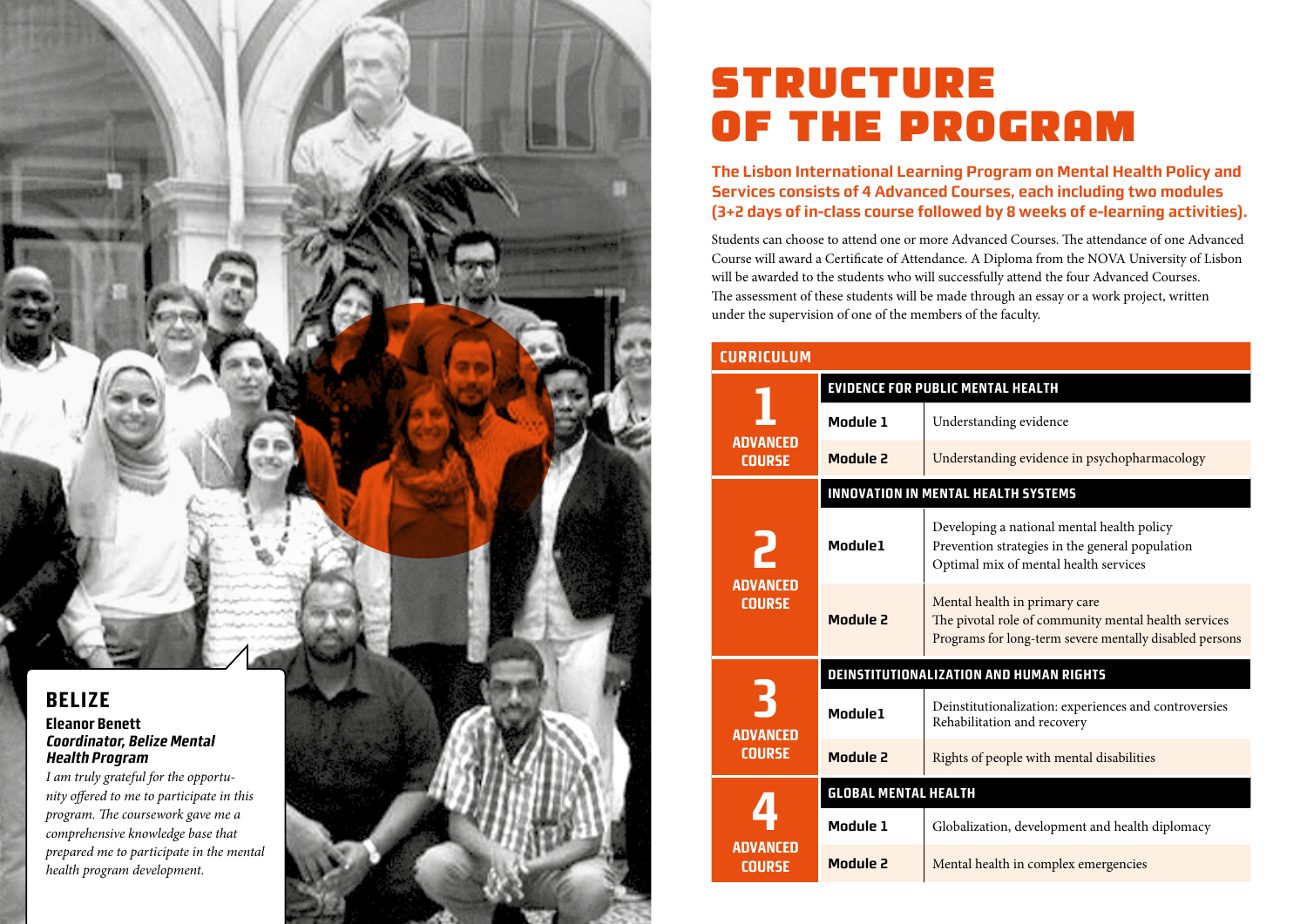# **PROGRAM**

#### **EVIDENCE FOR PUBLIC MENTAL HEALTH**

**1 COURSE**

#### **Module 1 • 14, 15 & 16 October 2019 • 18 hours**

#### **UNDERSTANDING EVIDENCE**

Basic principles of reading and understanding scientific literature

Randomized clinical trials

Meta-analysis

**Coordinator:** Emiliano Albanese **Faculty:** E Albanese, C Barbui

#### **Module 2 • 17 & 18 October 2019 • 12 hours**

#### **UNDERSTANDING EVIDENCE IN PSYCHOPHARMACOLOGY**

Medicine selection and assessment

Medicines integration and interactions

Rational use and mental health care system

Provision of unbiased information

**Coordinator:** Corrado Barbui **Faculty:** C Barbui, A Barbato

### **INNOVATION IN MENTAL HEALTH SYSTEMS**

#### **Module 1 • 21 & 22 October 2019 • 12 hours**

**2**

**COURSE**

#### **DEVELOPING A NATIONAL MENTAL HEALTH POLICY**

Main steps and challenges in policy development

Prevention strategies and programs in the general population

Optimal mix of mental health services and care delivery

**Coordinator:** José Miguel Caldas de Almeida **Faculty:** JM Caldas de Almeida, I Levav

#### **Module 2 • 23, 24 & 25 October 2019 • 18 hours**

#### **IMPLEMENTATION OF INNOVATIVE MENTAL HEALTH SERVICES**

Mental health in primary care and task shifting

The pivotal role of community mental health services

Management and programs for long term severe mentally disabled persons

Quality assurance

**Coordinator:** José Miguel Caldas de Almeida **Faculty:** JM Caldas de Almeida, B Saraceno, H Killaspy, G Cardoso, M Xavier, J Gago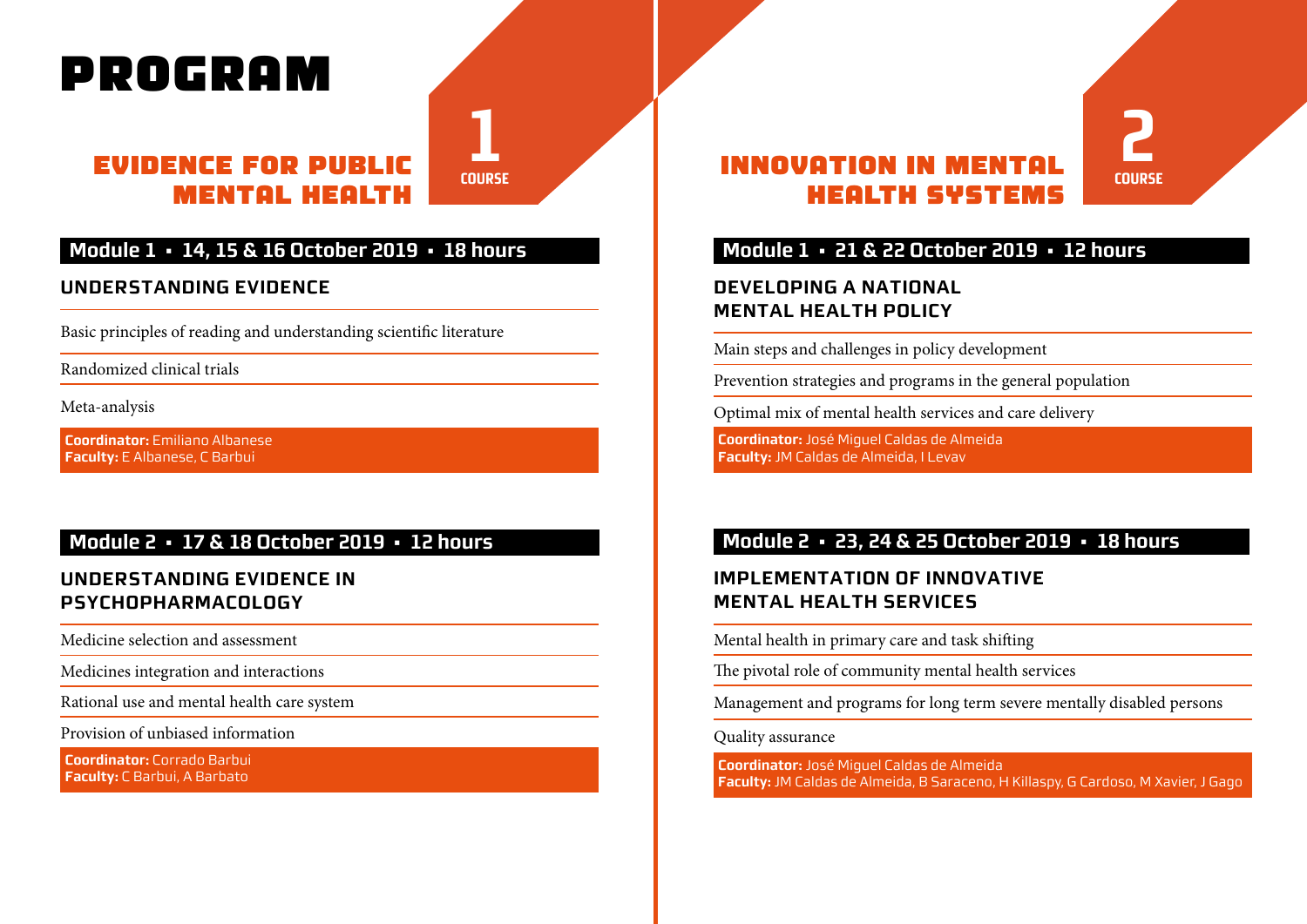

#### **Module 1 • 13, 14 & 15 April 2020 • 18 hours**

#### **DEINSTITUTIONALIZATION AND REHABILITATION**

Impairment, disability and handicap

Principles of psychosocial rehabilitation

Recovery approach

Deinstitutionalization: experiences and controversies

**Coordinator:** Benedetto Saraceno **Faculty:**B Saraceno, A Barbato, JM Caldas de Almeida, M Gonçalves Pereira, J Perelman

#### **Module 2 • 16 & 17 April 2020 • 12 hours**

#### **RIGHTS OF PEOPLE WITH MENTAL DISABILITIES**

Definitions

Main international covenants

The UN Convention on the Rights of Persons with Disability

Assessing human rights

**Coordinator:** José Miguel Caldas de Almeida **Faculty:** JM Caldas de Almeida, D Juodkaite, G Morales

#### **4 COURSE GLOBAL MENTAL HEALTH**

#### **Module 1 • 20, 21 & 22 April 2020 • 18 hours**

#### **GLOBALIZATION, DEVELOPMENT AND HEALTH DIPLOMACY**

UN Sustainable Development Goals and social determinants

History and achievements of global mental health

WHO Action Plan

Mental health reforms worldwide

Principles of health diplomacy

The example of the global strategy on alcohol

**Coordinator:** Benedetto Saraceno **Faculty:** B Saraceno, JM Caldas de Almeida, S Saxena

#### **Module 2 • 23 & 24 April 2020 • 12 hours**

#### **MENTAL HEALTH IN COMPLEX EMERGENCIES**

Principles of intervention

Main guidelines

Examples from the field

**Coordinator:** Fahmy Hannah **Faculty:** F Hannah, A Schafer, M van Ommeren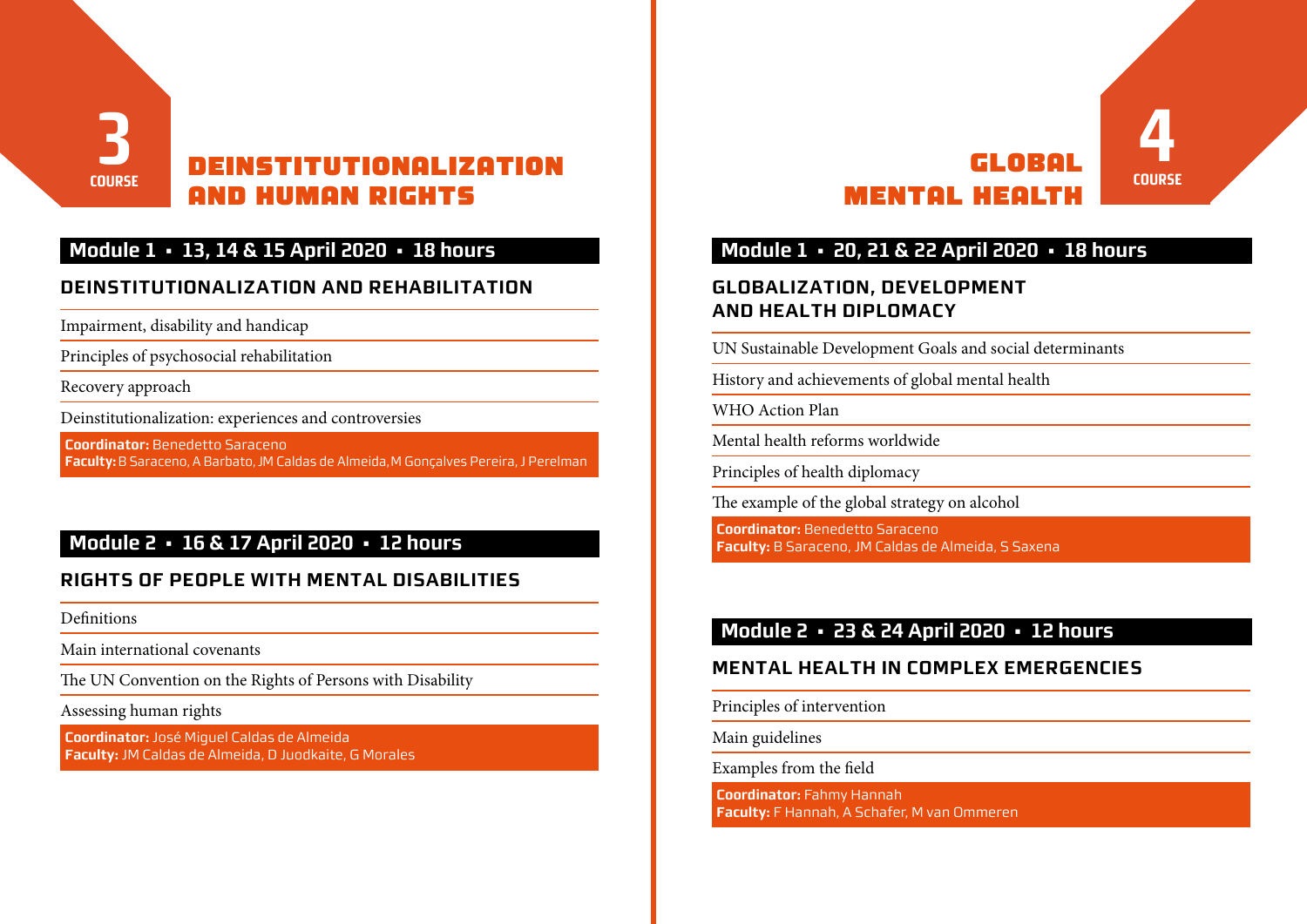**PORTUGAL · Teresa Goldschmidt, Child psychiatrist** *We learned a lot about mental health, about cultural issues,* 

*about how to organize services and how to make policies. I think it was a very good experience.*



### **JM Caldas de Almeida**

**Prof. José Miguel Caldas de Almeida, Professor of Psychiatry, NOVA Medical School (Faculdade de Ciências Médicas), Nova University of Lisbon, is the President of the Lisbon Institute of Global Mental Health.** 

He was the Chief of the Mental Health Unit at the Pan American Health Organization, the Regional Office of the World Health Organization for the Americas, in Washington D.C., from 2000 to 2005. He was Temporary Adviser for WHO in Africa, Europe and Latin America, and was the Coordinator of the European Union Joint Action for Mental Health and Wellbeing (2013-2016).



### **Benedetto Saraceno**

Prof. Benedetto Saraceno holds a M.D. degree from the University of Milan and a postdoctoral degree in psychiatry from the University of Parma. He was the leader of the WHO special program Nations for Mental Health (1996-99). He was Director of the Department of Mental Health at the World Health Organization, Geneva, from 1999 to 2010. In 2001, he was the leader of the WHO World Health Report on Mental Health. At present, he is Associated Professor of Psychiatry at the University of Geneva, Switzerland, Professor of Global Health at the NOVA Medical School (Faculdade de Ciências Médicas), Secretary General of the Lisbon Institute of Global Mental Health and Coordinator of the Gulbenkian Global Mental Health Platform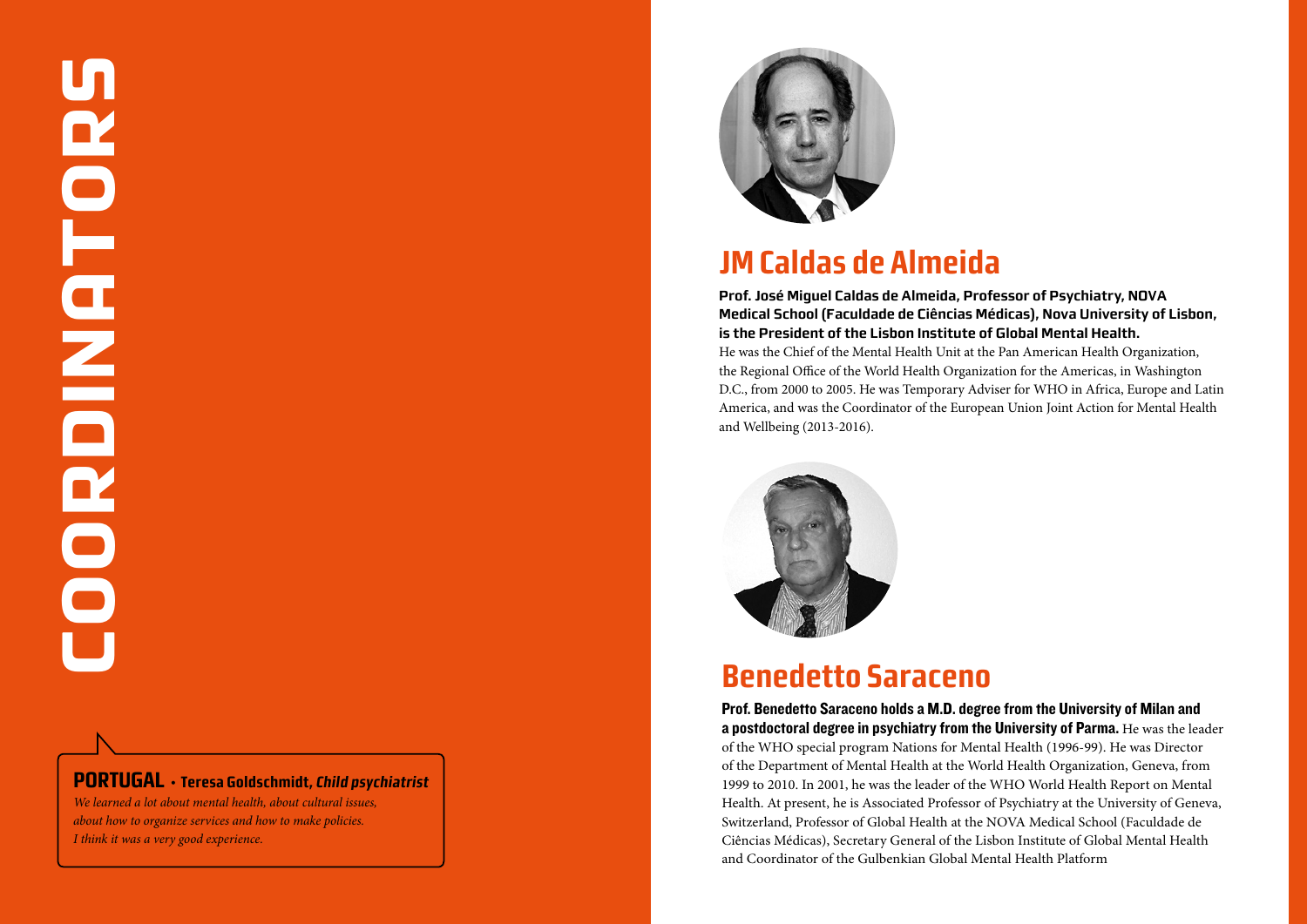#### **BRAZIL · Cláudia Pellegrini Braga, Occupational therapist**

*The course gave me the possibility to discuss at the international level what are the experiences of different countries in establishing mental health systems and how countries are trying to implement changes in the real life of people with mental disabilities.*

**Emiliano Albanese ·** WHO Collaborating Center University of Geneva **Ana Antunes ·** LIGMH **Angelo Barbato ·** Mario Negri Institute, Milano Italy **Corrado Barbui ·** WHO Collaborating Center University of Verona **José Miguel Caldas de Almeida ·** LIGMH **Graça Cardoso ·** LIGMH **Joaquim Gago · NMS, Nova University of Lisbon Manuel Gonçalves Pereira ·** NMS, Nova University of Lisbon **Fahmy Hannah ·** WHO Geneva **Dovile Juodkaite ·** President Lithuanian Disability Forum **Helen Killaspy · University College London Itzhak Levav ·** WHO Consultant **Guadalupe Morales ·** Fundación Mundo Bipolar **Julian Perelman •** National School of Public Health, Nova University of Lisboa **Benedetto Saraceno ·** LIGMH **Shekhar Saxena ·** WHO Geneva **Alison Schafer ·** WHO Geneva **Manuela Silva ·** LIGMH **Mark van Ommeren ·** WHO Geneva **Miguel Xavier ·** NMS, Nova University of Lisbon **Joana Zózimo ·** LIGMH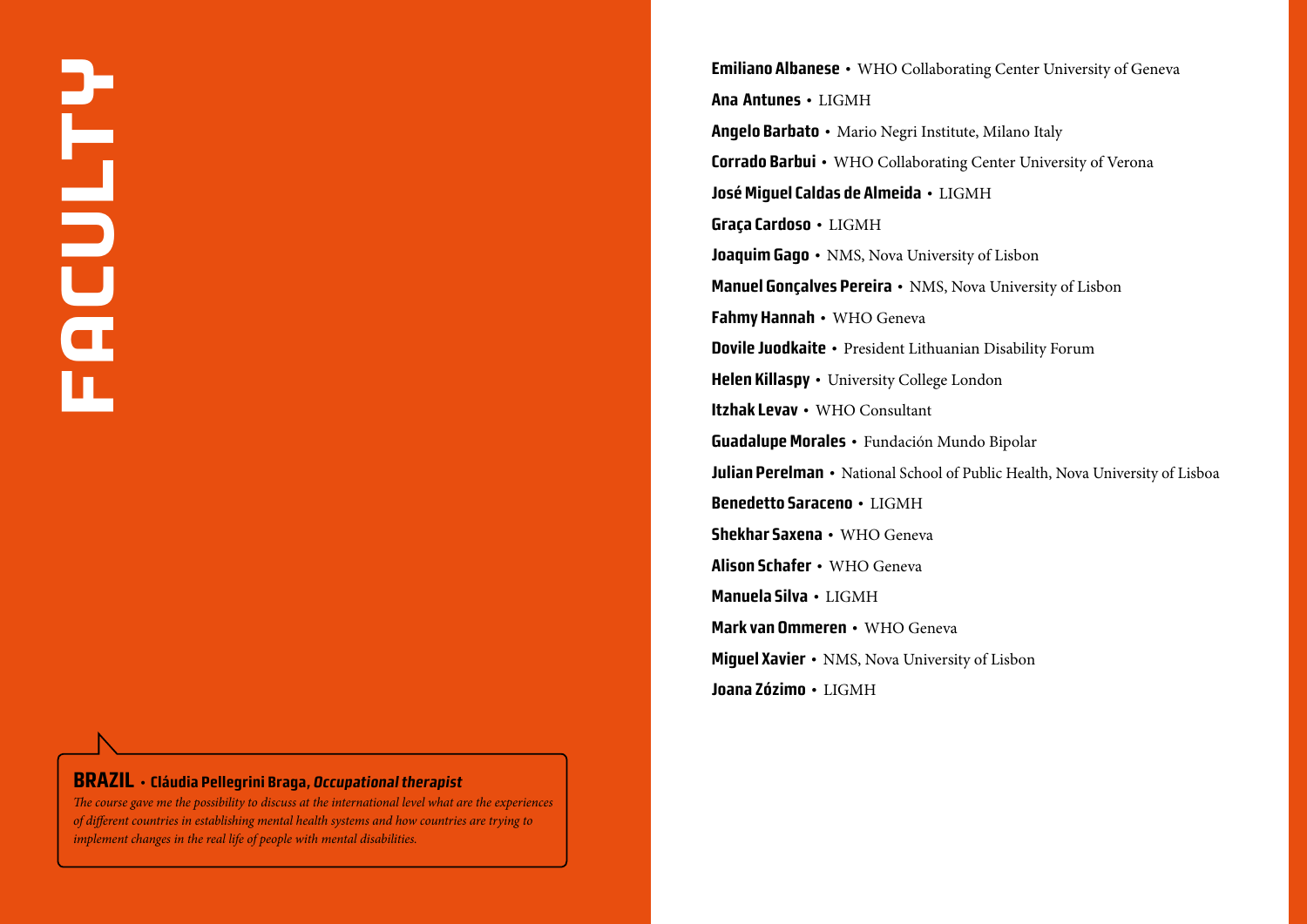# **TESTIMONIALS**

#### **FINLAND · Johanna Cresswell-Smith, Psychologist**

*Our group was diverse. We had lots of very interesting discussions from different perspectives and that also allowed me to make sense of my local perspective, along with the incredible amount of very senior and very knowledgeable people we got to meet both from the lecturers and the students.*

#### **BANGLADESH Noor Giasuddin, Psychiatrist**

*From the time I submitted application for the course, the university authority took a one-to-one approach to assist me in the process. The atmosphere from the airport to hostel and classes has an excellent tone of novelty and homeliness. The beauty of the city, its easy transportation, the view of the Tagus river all are wonderful. Throughout the time from acceptance of application to end of the 1st residential session the university authority left no stone unturned to assist us in academic and extracurricular activities. I feel every student will enjoy the course to the optimum.*

#### **MOZAMBIQUE Palmira Santos, Clinical Psychologist**

*Given that mental health has been left to the background in many countries, especially in developing countries, a course that has among its objectives to expand the horizons in order to improve the quality of services and preserving the human rights of people with a mental disorder and the integration of mental health in primary care, is undoubtedly a big achievement. The creation of an international class with professionals from different latitudes and environments, allows an unique workshop, which, along with the remarkable faculty that guides the course, will certainly result in added value in students professional and personal lives.*

#### **LEBANON · Rabih El Chammay, Psychiatrist**

*The International Master in Mental Health Policy and Services was exactly what I needed. The variety of topics covered, the caliber of the faculty members, and the flexibility of the design is a very successful mix. This program is just what I feel is needed for me in order to be able to learn how to address stigma related to mental disorders, promoting mental health, integrating mental health into primary health care services, designing and conducting research with limited resources, abiding by ethical guidelines, in developing countries, with the ultimate goal of using this research to lobby for the needed changes in laws and policies.*



### **GENERAL INFORMATION**

#### **Enrollment deadline** 15 July 2019

#### **Selection criteria**

Applicants should be holders of a bachelor degree or legally equivalent qualification in the field of Medicine, Sociology, Anthropology, Social Sciences or Health Economics.

The selection of applicants to the Courses will be based on the assessment of the CV.

The modules will run with a minimum of 8 and a maximum of 24 students.

#### **Admission procedures**

• Applicants must submit the application form: **click here to submit**

and send a Bachelor's Certificate or equivalent academic qualification and a CV in English to: **registration@lisboninstitutegmh.org**

• For further information about the registration, please check the website:

**www.lisboninstitutegmh.org/training** or contact the Lisbon Learning Program: **registration@lisboninstitutegmh.org**

#### **Fees**

• The cost of the **whole Learning Program** is 2500€.

• The cost of attending **one** out of the four Advanced Courses is 700€.

• A limited number of (total and partial) registration fees' waivers may be granted to persons from Low Income countries and from Portugal. Requests will be assessed case by case, based on a letter of motivation.

#### **Attendance**

• Attendance to the courses is mandatory for the participants formally enrolled.

• Participants will receive a Certificate of Attendance for each Advanced Course.

• The successful attendance of the four Advanced Courses will award a Diploma from the NOVA University of Lisbon.

#### **ECTS**

The 11 ECTS obtained in the Lisbon International Learning Program may be credited to the NMS Ph.D. Programs.